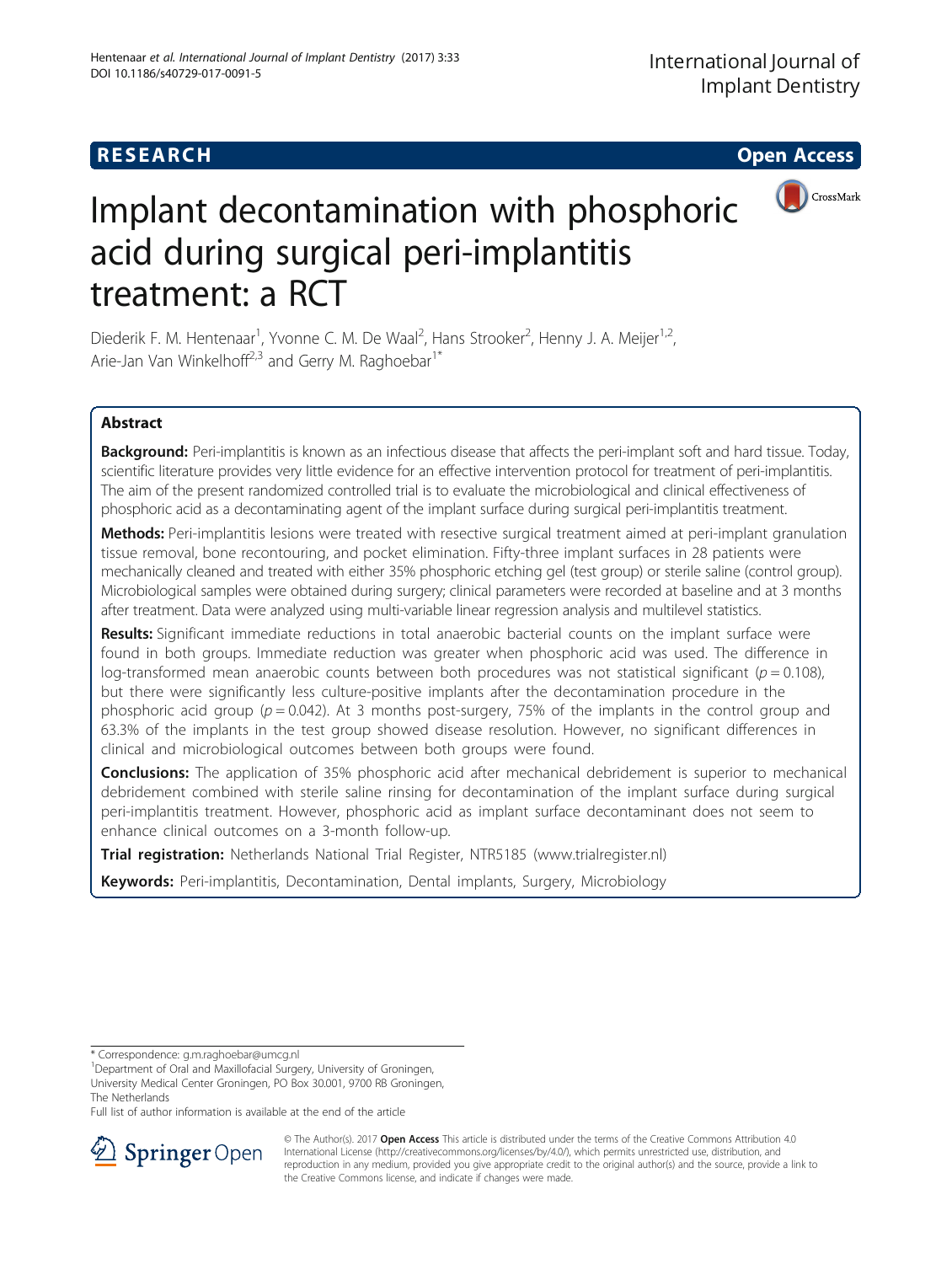# Background

Triggered host defense responses initiate inflammation of the peri-implant soft tissue (peri-implant mucositis), which can lead to loss of peri-implant supporting bone (peri-implantitis), and eventually, result in implant failure [[1\]](#page-7-0). An increasing prevalence of peri-implantitis has been described in recent literature [\[2](#page-7-0)], with current incidence ranging from 1 to 47%. A non-linear, accelerating pattern of progress is suggested for the majority of cases, with an occurring onset within 3 years of function [\[3](#page-7-0)]. As for periodontal disease, the presence of microorganisms is an important factor for the development of an inflammatory response in peri-implant tissue [\[4](#page-7-0)]. In order to effectively treat the peri-implant inflammation, disruption of microbial adhesion and reduction of biofilm accumulation on the implant surface is probably of eminent importance.

A number of mechanical interventions (e.g., abrasive air powder, teflon curettes, ultrasonic devices) and chemical agents (e.g., chlorhexidine, hydrogen peroxide) solely or in combination have been described as methods for implant surface decontamination in both in vivo and in vitro studies, in both a surgical and non-surgical setting  $([5-12])$  $([5-12])$  $([5-12])$  $([5-12])$  $([5-12])$ . According to different reviews on in vivo and in vitro mechanical debridement [[13](#page-7-0)–[17](#page-7-0)], a gold standard mechanical debridement regimen still does not exists. Possibly, the implant surface roughness and screw-shaped design of dental implants may compromise an effective mechanical intervention. Therefore, the additional use of chemical agents for implant decontamination may be advocated.

Antimicrobial solutions have been studied in different clinical studies [[9, 10](#page-7-0), [18, 19](#page-7-0)]. No superior clinical effectiveness has been shown in a single study for a specific chemical decontamination protocol (for reviews see [[17, 20, 21\]](#page-7-0)). However, studies using acids at low pH (<2) have shown potentially beneficial antiseptic effects [[22](#page-7-0)–[29](#page-8-0)]. Especially, results on decontamination with phosphoric acid might be promising. Wiltfang et al. [[27](#page-8-0)] showed that surface decontamination with phosphoric acid (pH 1) in a surgical treatment protocol resulted in complete elimination of the bacterial microflora. Also, results of a short-term clinical trial by Strooker et al. [[26\]](#page-8-0) showed an instant greater reduction of colonyforming units on the implant surface when using phosphoric etching gel (pH 1). In addition, animal studies [[30, 31](#page-8-0)] showed re-osseointegration and direct bone-toimplant contact when acids were used. Therefore, phosphoric acids might be considered a potentially feasible decontaminating agent.

Thus far, the use of phosphoric acid etching gel as decontaminating agent has not been evaluated in a randomized controlled trial. The aim of the present randomized controlled trial is to evaluate the short-term

# **Methods**

# Trial design

peri-implantitis.

The present study is a double-blind randomized controlled trial evaluating the effect of 35% phosphoric etching gel (test group) compared to the effect of saline (control group) for implant surface decontamination combined with mechanical debridement during surgical peri-implantitis treatment. Patients were randomly assigned to the test or control group using a one-to-one allocation ratio. The study has been conducted in full accordance with the World Medical Association Declaration of Helsinki (version 2008) and was approved by the Institutional Review Board of the University Medical Center Groningen, the Netherlands (METc2013.005). Written informed consent was obtained from all participants before entering the trial. Clinical trial registration was done at the Netherlands National Trial Register ([http://www.trialregister.nl](http://www.trialregister.nl/), trial number NTR5185). The CONSORT guidelines for reporting a clinical trial were followed.

# **Participants**

Patients participating in this study were consecutively selected from the patient populations of the Center of Dentistry and Oral Hygiene and the Department of Oral and Maxillofacial Surgery of the University Medical Center Groningen, Groningen, The Netherlands, from October 2012 to April 2014.

Adult patients with at least one endosseous implant with clinical and radiographical signs of peri-implantitis were included. Peri-implantitis was defined as a loss of marginal bone  $\geq 2$  mm in combination with bleeding and/or suppuration on probing and a peri-implant probing depth ≥5 mm [\[32](#page-8-0)]. Implants had to be in function for at least 2 years.

Exclusion criteria were:

- Contraindications for the surgical procedures;
- A history of local radiotherapy to the head and neck region;
- Pregnancy and lactation;
- Uncontrolled diabetes;
- Systemic use of antibiotics within 3 months before inclusion;
- Long-term use of anti-inflammatory drugs;
- Incapability of performing basal oral hygiene measures as a result of physical or mental disorders;
- Uncontrolled periodontitis (PPD > 5 mm);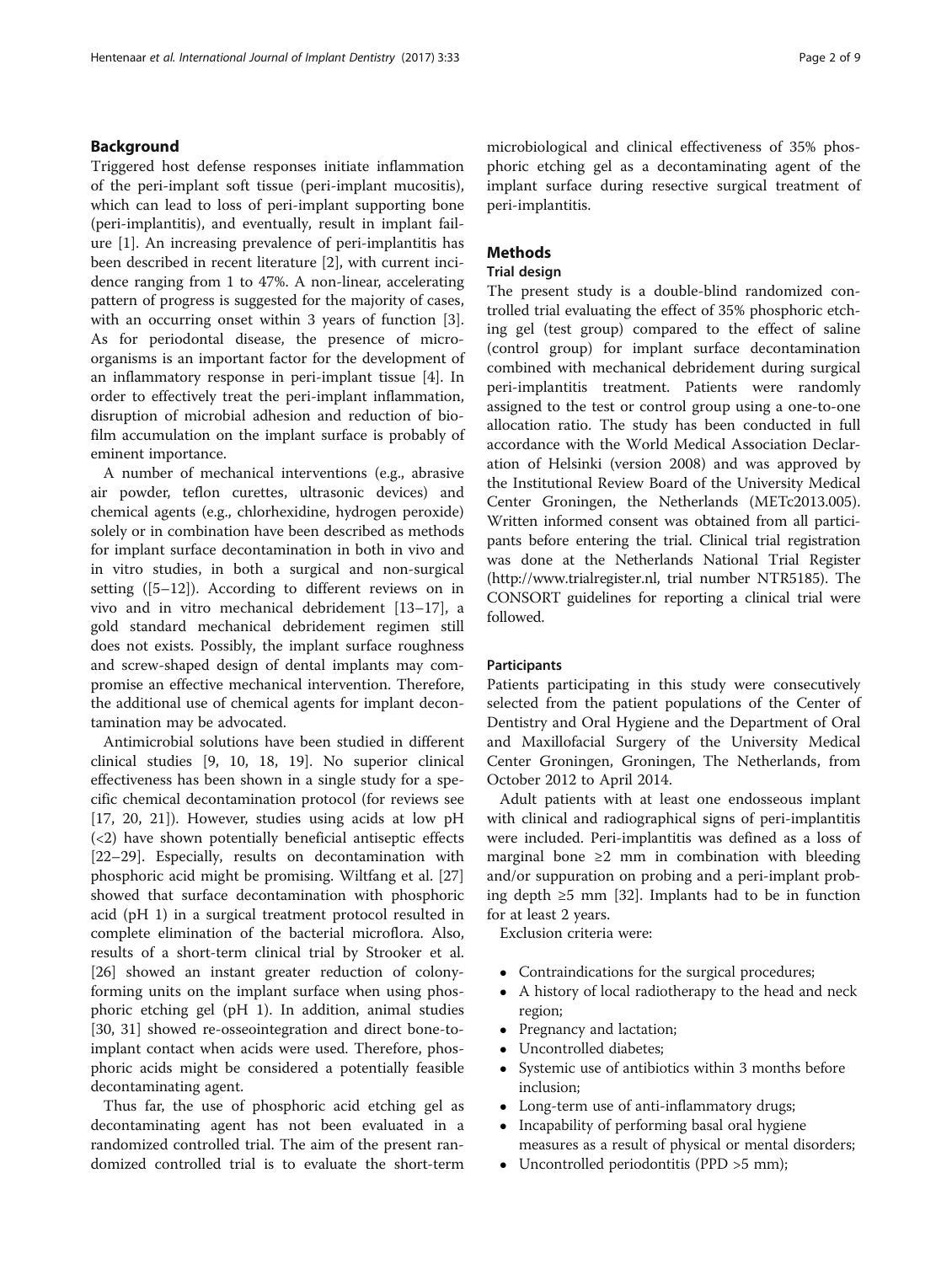- Implants with bone loss exceeding two thirds of the length of the implant or implants with bone loss beyond the transverse openings in hollow implants;
- Implant mobility;
- Implants at which no position could be identified where proper probing measurements could be performed;
- Previous surgical treatment of the peri-implantitis lesions.

# Interventions

The study protocol was based on the study protocols of two previous studies evaluating the decontaminating effect of chlorhexidine during surgical peri-implantitis treatment [[10,](#page-7-0) [32\]](#page-8-0) and is briefly described below.

Within 1 month before surgical treatment, all patients received extensive oral hygiene instructions and mechanical non-surgical debridement of implants and remaining dentition using hand instrumentation and/or an ultrasonic device. Immediately before surgical treatment screwretained suprastructures were removed. In order to obtain an optimal overview of the peri-implant area during surgery, prior to the procedure, only screw-retained suprastructures were removed. Cemented single crowns or bridges on mesostructures were left in place to prevent any damage to these structures. Directly after surgery, the screw-retained suprastructures were placed back. Cemented single crowns or bridges on mesostructures were left in place to prevent any damage to these structures. Vertical releasing incisions extending into the alveolar mucosa were placed using a surgical blade (no. 15), and full thickness mucoperiosteal flaps were raised buccally and lingually. Flaps were designed to allow optimal access to the peri-implant bone defect. Granulation tissue was removed using titanium curettes (Gracey; Hu-Friedy®, Chicago, IL, USA). The implant surfaces were mechanically cleaned using titanium curettes and gauzes and cotton pellets soaked in saline. Next, the patients were randomly allocated to either the test or control group. Subsequently, implants were cleaned with either local application of 35% phosphoric acid gel (pH 1) for 1 min (Temrex gel, Temrex, Freeport, NY, USA) (test group) or by rinsing with an abundant amount of sterile saline for 1 min (control group). Care was taken to apply the phosphoric etching gel precisely on the implant surface using a syringe with a small tip. During 1 min, the etching gel was continuously rubbed on to the implant surface with a small brush. In both groups, the intervention continued with rinsing of the implant surface with an abundant amount of sterile saline for 1 min.

Angular bony defects were eliminated, and bone was recontoured using a rotating round bur under saline irrigation. Mucosal flaps were apically positioned and firmly sutured (Vicryl Plus<sup>®</sup> 3-0; Ethicon Inc., Somerville, NJ, USA), and suprastructures were re-positioned. For both control and test group, surgery was followed by 2 weeks of mouth rinsing with  $0.12\%$  CHX  $+0.05\%$  CPC without alcohol two times daily for 30 s. Sutures were removed after 2 weeks. Follow-up visits were scheduled after 3  $(T_3)$  months. Patients were all surgically treated by one experienced oral and maxillofacial surgeon (GR).

# **Outcomes**

# Primary outcome variable

The primary outcome variable was the difference in anaerobic bacterial load of the implant surface before and after mechanical and chemical debridement and decontamination. After flap deflection and granulation tissue removal, a sample was obtained from the implant surface by rubbing a sterilized brush (Microbrush<sup>®</sup> International, Grafton, WI, USA) across the implant surface  $(T<sub>pre</sub>)$ . A second sample was obtained after mechanical debridement, decontamination of the implant surface with the test or control substance, and subsequent rinsing with sterile saline (Tpost). After sampling, the top part of the brush was cut off and collected in a vial containing reduced transport fluid [\[33](#page-8-0)]. From every implant presenting peri-implantitis, separate samples were obtained. All microbiological samples were processed within 24 h [\[34\]](#page-8-0). The total anaerobic bacterial load and the presence and numbers of the periodontal pathogens [[35\]](#page-8-0) Aggregatibacter actinomycetemcomitans, Porphyromonas gingivalis, Prevotella intermedia, Tannerella forsythia, Fusobacterium nucleatum, Parvimonas micra, and Campylobacter rectus were determined by laboratory technicians who were blind to treatment allocation.

# Secondary outcome variables

Secondary outcome variables were percentage of sites with bleeding on probing (% sites BoP), percentage of sites with suppuration on probing (% sites SoP), mean probing pocket depth (mean PPD), and microbial composition of the peri-implant sulcus. Measurements were performed before (pre) treatment (baseline,  $T_0$ ) and at 3 months  $(T_3)$  after surgery by one and the same examiner (DH) who was blind to treatment allocation. Periimplant pocket depth was measured at four sites per implant (mesial, buccal, distal, and lingual) using a pressure sensitive probe (KerrHawe Click Probe®, Bioggo, Switzerland) (probe force of 0.25 N). Bleeding and suppuration were scored up to 30s after pocket probing. Microbiological peri-implant sulcus samples were collected from each implant with peri-implantitis using four sterile paperpoints per implant. Paperpoints were collected in a vial containing RTF and were analyzed in the same manner as the intra-operative samples. Outcome variables were total anaerobic bacterial load and the presence and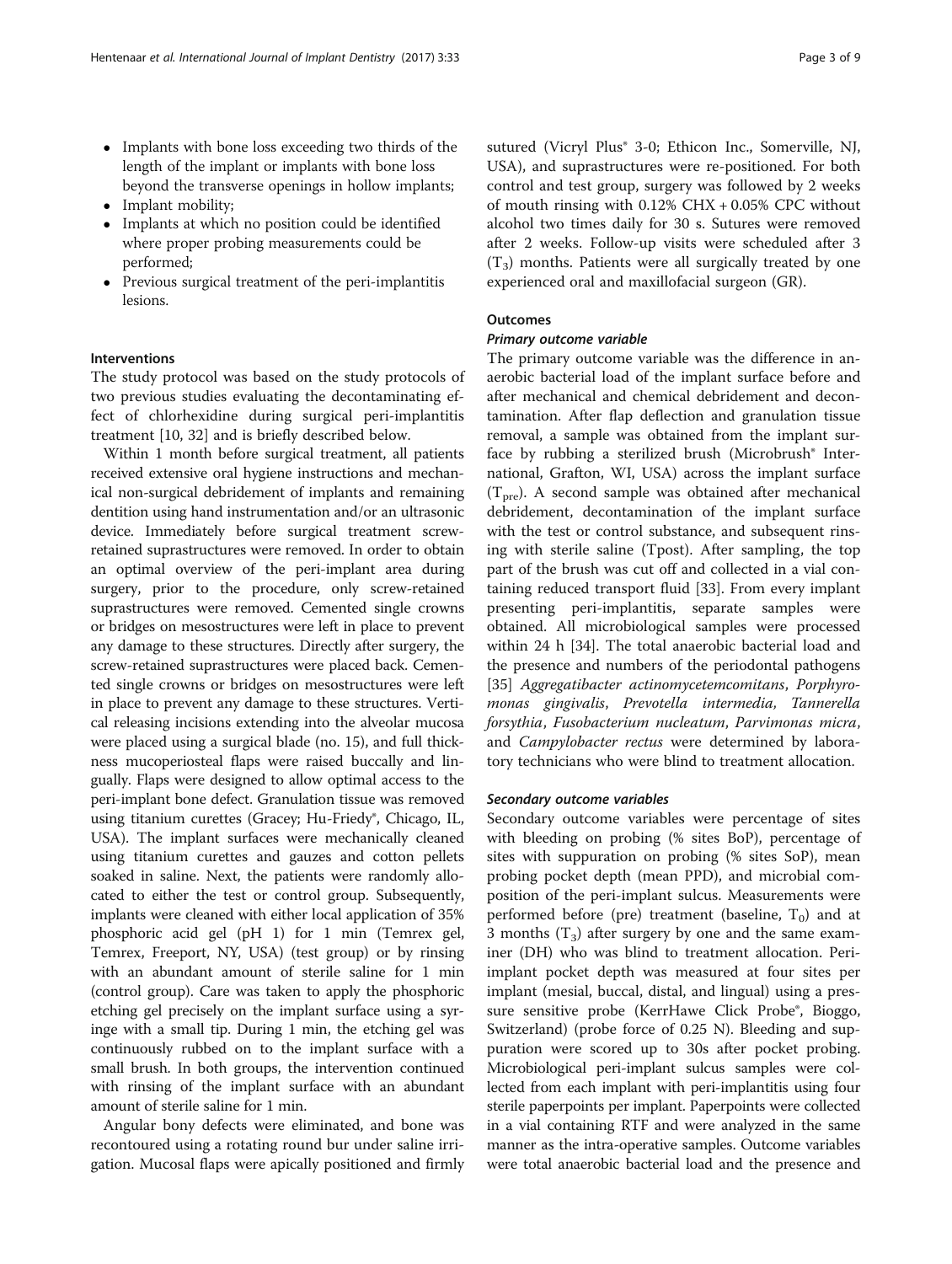numbers of the periodontal pathogens A. actinomycetemcomitans, P. gingivalis, P. intermedia, T. forsythia, F. nucleatum, P. micra, and C. rectus.

# Randomization

Fourteen notes with the word "phosphoric acid" and 14 notes with the word "saline" were put into 28 identical, sequentially numbered, non-transparent envelopes according to a randomization list generated by a computer program. The envelopes were irreversibly sealed. During the surgical procedure, after flap deflection and mechanical cleansing, the surgeon temporarily left the operating room. The surgical assistant opened an envelope and prepared the materials as needed according to the information on the note. A third person (YDW) performed the decontamination procedure according to group allocation. The materials were removed, and the surgeon continued the surgical procedure. The researcher (performing the clinical measurements, DH) was blind to treatment allocation and did not have access to the randomization code until the end of the research period.

# Statistical methods

# Sample size

Sample size was based on the microbiological data from a previous study evaluating the effect of implant surface decontamination with a chlorhexidine solution versus a placebo solution [[10](#page-7-0)]. The decontaminating effect of phosphoric acid was expected to be similar to the decontaminating effect of chlorhexidine (reduction in log-transformed mean anaerobic bacterial load = 4.21 (chlorhexidine group) versus  $2.77$  (placebo group),  $SD = 2.12$ ). Assuming a two-sided two sample t test with a significance level  $(\alpha)$ of 0.05 and a power (β) of 80% required a sample size of 34 implants. A 20% compensation for dropouts was taken into account (34/0.8 = 42.5 implants). Based on a previous study [\[10](#page-7-0)], it was expected that not all baseline microbiological samples would yield a detectable number of cultiv-able bacteria ([\[10\]](#page-7-0), 19 out of  $79 = 24\%$  of samples showed no bacterial growth). Because "negative" samples cannot be used to determine a decontaminating effect, the sample size was compensated for these potential unusable samples (24%), yielding a sample size of 56 implants (42.5/ 0.76). According to the assumption that each patient has on average more than two implants with peri-implantitis [[10](#page-7-0)], a sample size of 28 patients was chosen (56/2, 14 patients per group).

# Statistical analysis

For the analysis of the primary outcome variable and the secondary *microbiological* outcome variable linear regression analysis was performed. The implant was taken as the statistical unit. Total anaerobic bacterial loads at baseline  $(T_{pre}$ and  $T_0$ ) were distributed normally after logarithmic transformation. Baseline values were included in the regression model. For the comparison of the number of culturepositive implants after the decontamination period, the chisquare test was used. The secondary *clinical* outcome variables were analyzed using a two-level hierarchical random intercepts model. The two levels of analysis were implant level and patient level. With the crude analysis, the effect of the intervention was determined, while controlling for baseline value. Because a previous study [\[9\]](#page-7-0) has shown that mean bone loss at baseline and smoking are prognostic indicators for the outcome of resective peri-implantitis treatment, these factors were additionally included in the model (adjusted analysis).

Descriptive data and data regarding the microbiological outcome variables were analyzed using IBM SPSS Statistics 22 Version 22.0 (IBM Corp. Armonk, NY: IBM Corp.). Multilevel models were analyzed using MLwiN version 2.12 (Centre for Multilevel Modeling, University of Bristol, Bristol, UK).

# Results

The progress of patients throughout the different phases of the study is illustrated in Fig. [1](#page-4-0). Table [1](#page-4-0) depicts the baseline demographic patient and implant characteristics. The included patients had a total of 128 implants of which 53 implants showed signs of peri-implantitis. Different implant brands and types with different implant surfaces were present, including Straumann (Straumann AG, Basel, Switserland; SLA® and SLActive® surface), Nobel Biocare (Nobel Biocare AB, Göteborg, Sweden; TiUnite® surface), Biomet 3i (Biomet Inc., Warsaw, Indiana, USA; OSSEOTITE® surface), Frialit-2, (Dentsply Friadent, Mannheim, Germany; FRIADENT® plus surface), and Pitt-Easy (Sybron Implant Solutions GmbH, Bremen, Germany; Puretex® surface). Three patients with each one implant with peri-implantitis were lost to follow-up (2 patients from the control group, 1 from the test group).

# Microbiological outcomes

<sup>10</sup>Log-transformed mean bacterial anaerobic counts of the culture-positive implants for the control and test group before and after debridement and decontamination of the implant surface during the surgical procedure are depicted in Table [2.](#page-5-0) In both groups, the debridement and decontamination procedure resulted in a significant immediate reduction in counts of anaerobic bacteria on the implant surface. Although the reduction in total anaerobic load was greater in the test group, the difference did not reach the level of statistical significance ( $p = 0.108$ ). However, in the test group, the total anaerobic load was significantly more often reduced below detection level than in the control group (20 out of 23 in the test group, 10 out of 17 in the control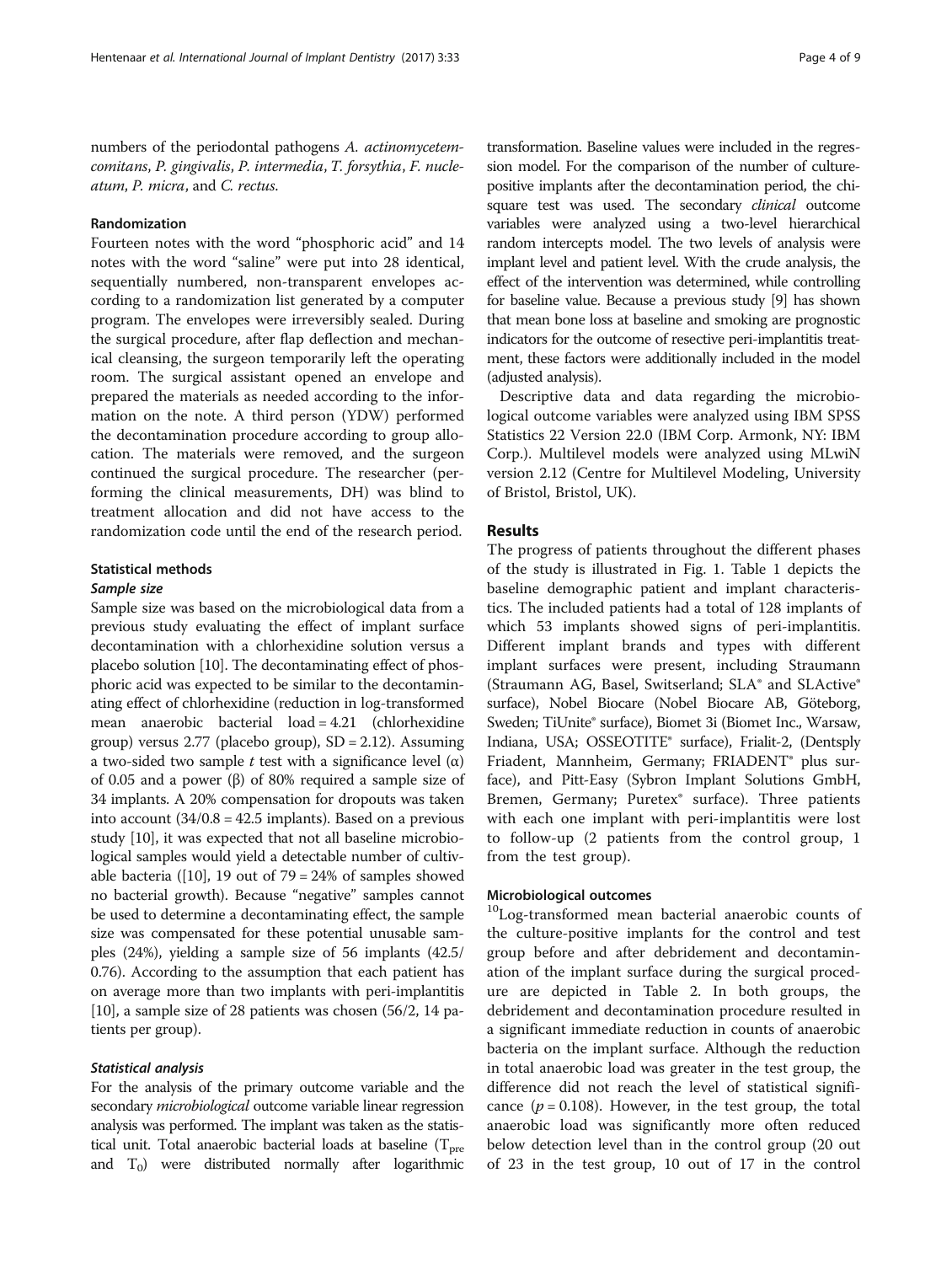<span id="page-4-0"></span>

group,  $p = 0.042$ ). No significant differences were observed in the <sup>10</sup>Log-transformed mean bacterial anaerobic counts of the peri-implant sulcus, neither between control and test group nor between baseline and 3 months after surgery (Table [3](#page-5-0)).

Table 1 Characteristics of included patients/implants

| Characteristics                                  | Control     | Test        |
|--------------------------------------------------|-------------|-------------|
| Number of patients                               | 14          | 14          |
| Age (years; mean [SD])                           | 57.0 (13.7) | 60.9(7.2)   |
| Gender; M (male), F (female)                     | M5, F9      | M7, F7      |
| Smoking; <i>n</i> subjects (%)                   | 1(7%)       | 3(21%)      |
| History of periodontitis; n subjects (%)         | 4 (29%)     | 5(36%)      |
| Dental status; <i>n</i> subjects (%)             |             |             |
| - Partially edentulous                           | 13 (93%)    | 12 (86%)    |
| - Fully edentulous                               | 1(7%)       | 2(14%)      |
| Total number of implants (range)                 | $68(1-9)$   | $60(1-10)$  |
| Number of implants with peri-implantitis (range) | $22(1-4)$   | $31(1-5)$   |
| Mean bone loss at baseline in mm (SD)            | 2.73(1.49)  | 3.58 (1.57) |

# Clinical outcomes

Descriptive statistics of the clinical outcomes at baseline and follow-up are depicted in Table [4](#page-6-0). At 3-month follow-up, 75% of the implants (66.7% of the patients) in the control group and 63.3% of the implants (53.8% of the patients) in the test group showed no clinical signs of inflammation (PPD ≤4 mm without bleeding and/or suppuration on probing) (Table [4\)](#page-6-0). The results from the multilevel analyses regarding the effects of the intervention on BoP, SoP, and PPD are shown in Table [5](#page-6-0). No significant differences in BoP, SoP, and mean PPD were detected between control and test group at 3 months after surgery, neither in the "crude" nor in the "adjusted" analysis.

# **Discussion**

This randomized controlled trial aimed to determine the effect of 35% phosphoric etching gel on decontamination of the implant surface during resective surgical treatment of peri-implantitis. Both decontamination procedures (mechanical debridement with curettes and gauzes combined with phosphoric acid 35% and mechanical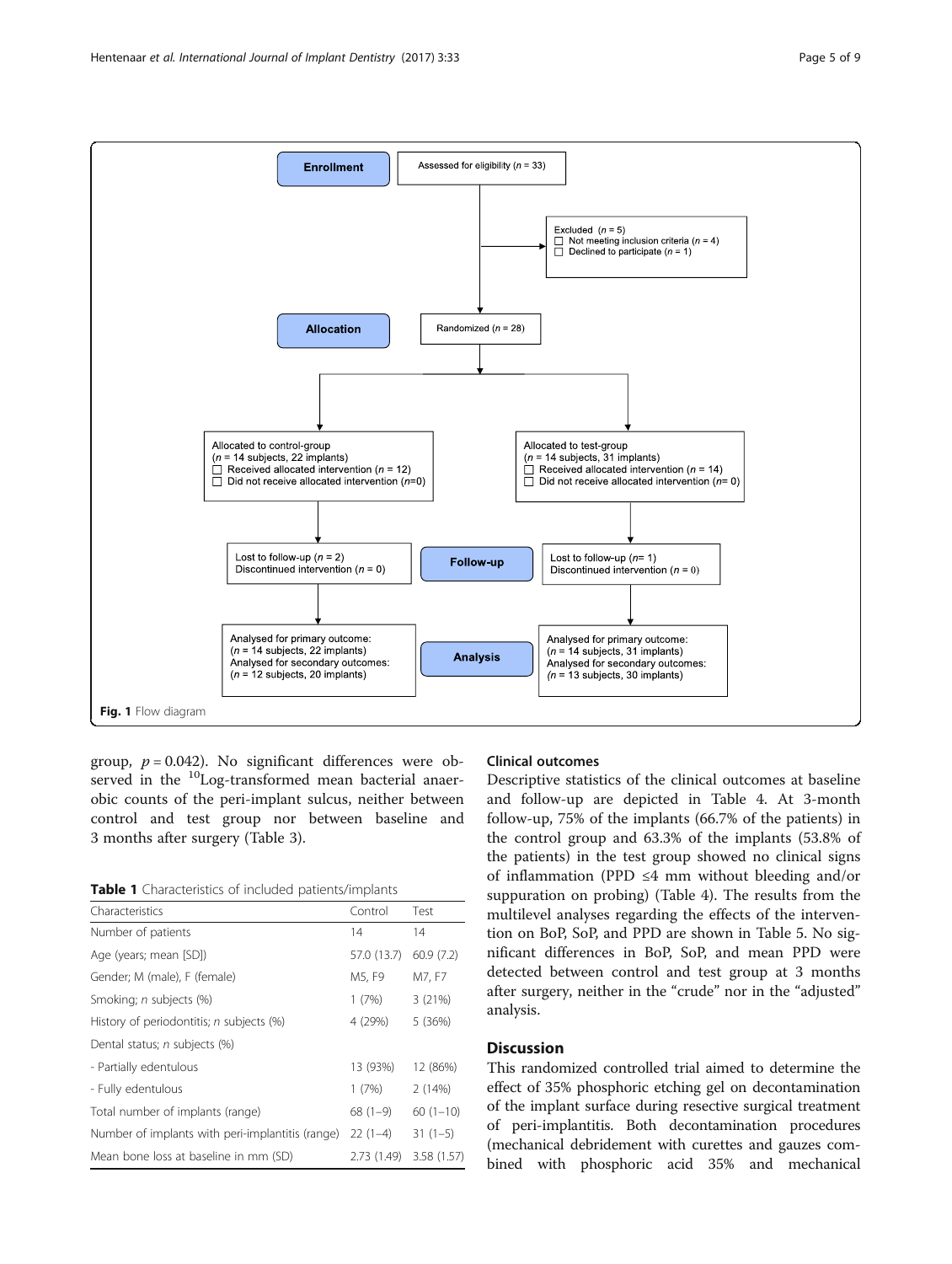| $N = 40^{\circ}$ | Total anaerobic bacterial load<br>Log-transformed mean (SD) |                                  |                   |                               |         |  |
|------------------|-------------------------------------------------------------|----------------------------------|-------------------|-------------------------------|---------|--|
|                  | l pre                                                       | l post                           | <b>Difference</b> | $\beta$ (95% CI) <sup>b</sup> | p value |  |
| Control          | 5.57 (0.93) [17]                                            | 2.25 $(2.98)^c$ [7] <sup>d</sup> | 2.68(3.25)        | $-1.39$ ( $-3.09-0.32$ )      | 0.108   |  |
| Test             | 5.35 (0.98) [23]                                            | $0.81(2.25)^c$ [3] <sup>d</sup>  | 4.19(3.31)        |                               |         |  |

<span id="page-5-0"></span>Table 2 Log-transformed mean bacterial anaerobic counts (SD) of culture-positive implants for the control and test group before  $(T_{\text{pre}})$  and after  $(T_{\text{post}})$  debridement and decontamination of the implant surface (intra-operative microbrush samples)

SD standard deviation,  $[n]$  number of culture-positive implants

<sup>a</sup>lmplants with baseline values of 0 excluded from analysis

<sup>b</sup>Linear regression analysis, adjusted for baseline values

<sup>c</sup>Significant difference from baseline

<sup>d</sup>Significant difference in number of culture-positive implants after decontamination between test and control group (p = 0.042)

debridement combined with sterile saline) resulted in a significant immediate reduction in counts of anaerobic bacteria on the implant surface. This immediate reduction was greater when phosphoric acid was used. Although the difference in log-transformed mean anaerobic counts between both decontaminating procedures did not reach the level of statistical significance ( $p = 0.108$ ), there were significantly less culture-positive implants after the decontamination procedure in the phosphoric acid group ( $p =$ 0.042). As our study focused on the decontaminating effect of phosphoric acid on implant surfaces, we used the microbiological parameter as primary outcome variable. To evaluate the effect of the intervention on this microbiological parameter, an in vivo situation was chosen to benefit the influence of a clinical situation. In addition, we evaluated secondary outcome parameters indicating the clinical effect of the treatment procedure, i.e., disease resolution 3 months after active treatment.

At 3 months post-surgery, disease resolution was more frequently observed in the control group (75% of implants) than in the test group (63.3% of implants). However, no significant differences in clinical and microbiological outcomes between control and test group were found. Although the study was "a priori" not powered to detect clinical differences, no trend was observed for superior results of one decontamination procedure over the other.

To our knowledge, this is the first randomized controlled clinical trial reporting on the effect of phosphoric

Table 3 Log-transformed mean bacterial anaerobic counts (SD) for the control and test group before  $(T_0)$  and 3 months after  $(T_3)$  the surgical treatment (paperpoint samples)

|      | $N = 47a$ Total anaerobic bacterial load<br>Log-transformed mean (SD) |                                          |  |                                                                      |           |
|------|-----------------------------------------------------------------------|------------------------------------------|--|----------------------------------------------------------------------|-----------|
|      | $T_0$                                                                 | $\frac{1}{2}$                            |  | Difference $\beta$ (95% CI) <sup>b</sup>                             | $p$ value |
|      |                                                                       |                                          |  | Control 6.69 (1.32) 6.31 (1.30) 0.38 (1.36) -0.26 (-0.84-0.33) 0.377 |           |
| Test |                                                                       | $6.53(1.06)$ 5.98 $(0.94)$ 0.55 $(0.99)$ |  |                                                                      |           |

SD standard deviation

<sup>a</sup>Three samples without bacterial growth and three samples without follow-up excluded from analysis

<sup>b</sup>Linear regression analysis, adjusted for baseline values

acid in relation to peri-implantitis treatment. The reason for choosing phosphoric acid as decontaminating agent was that acids with low pH exert a strong bactericidal effect [[22,](#page-7-0) [36](#page-8-0)], and phosphoric acid does not seem to chemically damage titanium implant surface [\[37\]](#page-8-0). A gel as application mode has the great advantage of being precisely applicable with minimal touching of the surrounding bone or connective tissue. A disadvantage of a gel might be the limited flow in deeper areas of the rough implant surface. To overcome this problem, it was decided to continuously rub the etching gel onto the implant surface with a small brush during the decontamination period.

Phosphoric acid gel as agent for implant surface decontamination has only been investigated in two other clinical studies [\[26, 27\]](#page-8-0). Strooker et al. [[26](#page-8-0)] used phosphoric acid 35% for peri-implant supportive therapy and found greater reductions in bacterial load, but no significant clinical differences compared to conventional mechanical supportive therapy. They concluded that local application of 35% phosphoric acid gel can be as effective as conventional mechanical therapy in the professional supportive care of oral implants. In the study of Wiltfang et al. [[27](#page-8-0)], 20% etching gel was used for implant surface decontamination in a combined surgical protocol for treatment of peri-implantitis. Thirty-six implants with peri-implantitis in 22 patients were followed for 1 year. The implants were decontaminated with etching gel, and the defects were filled with autologous bone mixed with an osteoinductive material for regenerative treatment of bone defects. In their study, previous microbiological tests (not published) of implants in situ had revealed complete elimination of the bacterial microflora after decontamination with etching gel, which is close to our results of "complete" elimination (reduction below detection level) in 20 out of 23 implants. They concluded that their surgical protocol in combination with phosphoric etching gel provides a reliable method to treat peri-implant bone defects.

Phosphoric acid used in an in vitro setting has only been described in a study by Tastepe et al. [\[37](#page-8-0)]. The use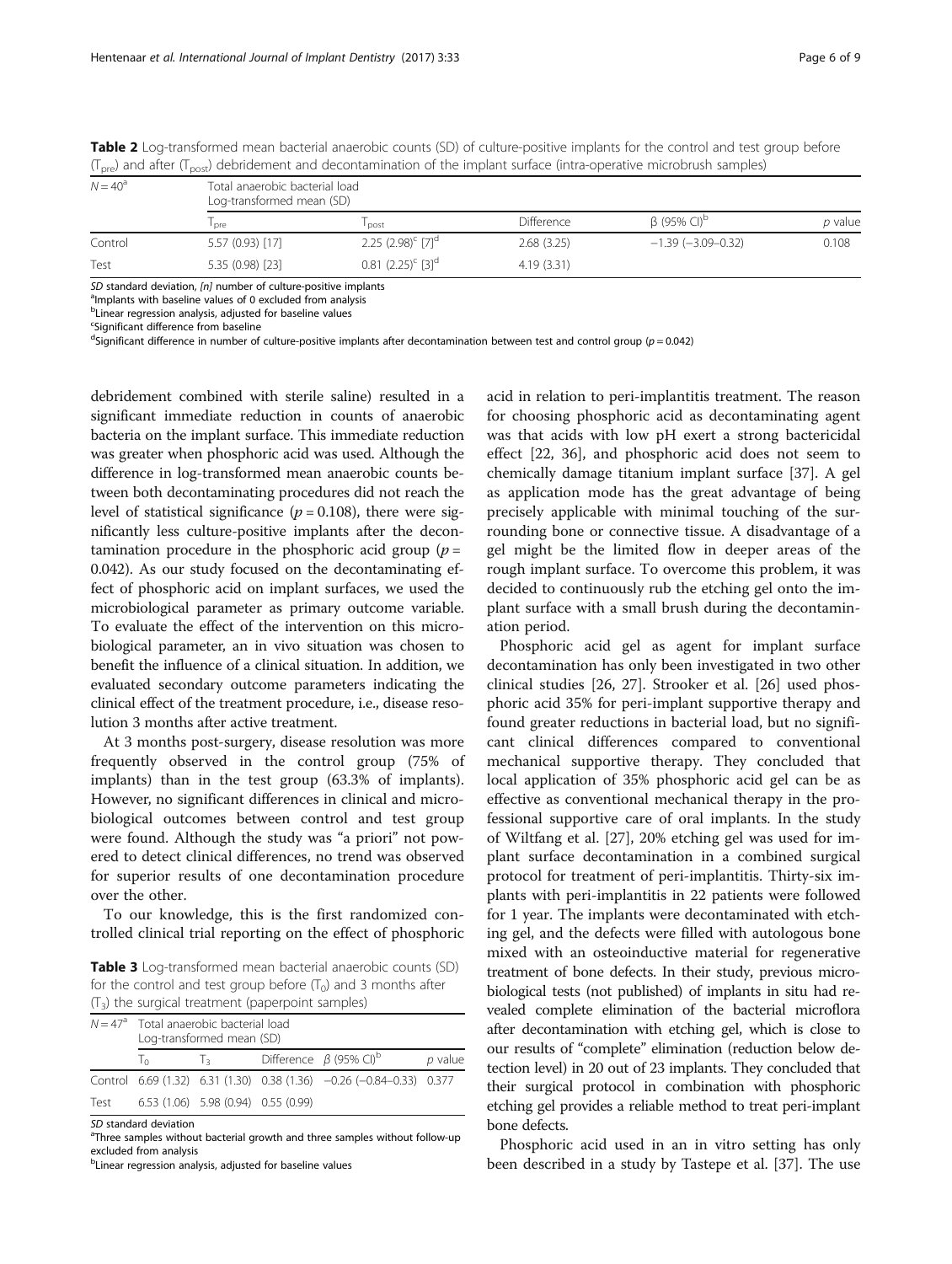# <span id="page-6-0"></span>Table 4 Descriptive statistics of clinical parameters

Plaque % of sites (SD)

PPD ≥6 mm + BoP/SoP (same site) % of sites (SD)

| <b>BoP</b>                           | % of sites (SD)   | 86.4 (18.5) | 28.8 (35.6) | 66.1 (29.3) | 39.2 (31    |
|--------------------------------------|-------------------|-------------|-------------|-------------|-------------|
|                                      | % of implants (n) | 100(22)     | 50 (10)     | 96.8(30)    | 76.7 (23    |
| SoP                                  | % of sites (SD)   | 22.7(24.3)  | 5.0(15.4)   | 30.7(20.1)  | 8.3 (20.    |
|                                      | % of implants (n) | 54.5 (12)   | 10.0(2)     | 80.6(25)    | 20.0(6)     |
| Mean PPD                             | Mean (SD)         | 5.3(1.1)    | 3.5(1.5)    | 5.2(1.1)    | 4.1(1.6)    |
| $PPD \ge 5$ mm                       | % of sites (SD)   | 67.1(26.0)  | 18.8 (30.2) | 61.3(22.2)  | 28.3 (33    |
|                                      | % of implants (n) | 100(22)     | 35.0(7)     | 100(31)     | 46.7 $(14)$ |
| $PPD \geq 6$ mm                      | % of sites (SD)   | 50.0 (27.8) | 12.5(26.3)  | 46.8 (26.4) | 24.2 (33    |
|                                      | % of implants (n) | 100(22)     | 25.0(5)     | 90.3(28)    | 40.0(12)    |
| $PPD \ge 5$ mm + BoP/SoP (same site) | % of sites (SD)   | 65.9(26.2)  | 12.5(25.0)  | 54.8 (22.7) | 20.0 (29    |

4.5 (12.5) 13.6 (3)

100 (22) 100 (14/14)

50.0 (27.8) 100 (22) 100 (14/14)

% of implants (n)

% of implants (n) % of patients (n)

% of implants (n) % of patients (n)

Control Test

10.0 (18.8)  $25.0(5)$ 

25.0 (5) 33.3 (4/12)

8.8 (20.3) 20.0 (4) 33.3 (4/12)

 $T_0$  (n = 22)  $T_3$  (n = 20)  $T_0$  (n = 31)  $T_3$  (n = 30)

4.0 (9.3) 16.1 (5)

100 (31) 100 (14/14)

41.1 (24.6) 90.3 (28) 100 (14/14)

of an air abrasive device with four different powders was compared to phosphoric acid. In contrast to our study and the previous described clinical studies, the use of phosphoric acid was not efficient in removing biofilm. The residual biofilm area was significantly greater after treatment with phosphoric acid compared to air abrasive treatment with powder or even control treatment without powder. Apparently, only water and air might be effective in reducing the biofilm. Nonetheless, when the titanium surface was viewed under a scanning electron microscopy (SEM), no visible titanium surface change was seen after phosphoric acid application while some minor changes (dependent on the character and size of the particles) were observed after air powder abrasive treatment.

Recent studies that zoom in on titanium surface physico-chemistry reveal interesting results [[38, 39](#page-8-0)]. Kotsakis et al. [\[38](#page-8-0)] hypothesized that chemical residues alter the titanium surface physicochemistry and subsequently compromise cellular response to these decontaminated surfaces. However, they report on effective restoring of biocompatibility when sterile saline, citric acid, and

EDTA/sodium hypochlorite (NaOCl-EDTA) were used, in contrast to chlorhexidine. Therefore, they propose the use of sterile saline, citric acid, and NaOCl-EDTA in the treatment of peri-implantitis not only for their antimicrobial properties but also for the preservation of the titanium material properties. In contrast, a study by [\[39\]](#page-8-0) found noticeable morphological changes and corrosion on the titanium surface when the synergistic effect of acidic environments (i.e., citric acid, 15% hydrogen peroxide, tetracycline, peroxyacetic acid) and mechanical forces (rubbing with cotton swabs) was investigated. Dissolution of the oxide layer (which can result in corrosion) was observed when using peroxyacetic and citric acid. It is therefore hypothesized that surface damage of dental alloys may potentially be induced after detoxification and maintenance treatments with acidic solutions and subsequently might hinder reosseointegration. No visibly evident damage of the surfaces was shown by [[39\]](#page-8-0) when neutral or basic treatments such as sodium fluoride 0.12, 0.20, and 1.10% were used, which might be explained by the neutral electrochemical environment [[40](#page-8-0)].

**Table 5** Average differences in BoP, SoP, and PPD between the control and test group at 3-month follow-up

| Outcome variable | Crude modelª<br>$\beta$ (95% CI) | p value | Adjusted model <sup>p</sup><br>$\beta$ (95% CI) | <i>p</i> -value |
|------------------|----------------------------------|---------|-------------------------------------------------|-----------------|
| % Sites BoP      | $16.2$ (-7.9 to 40.3)            | 0.743   | 7.9 (–16.4 to 32.3)                             | 0.821           |
| % Sites SoP      | $0.0$ (-10.9 to 10.9)            | .000    | $0.7$ (-10.1 to 11.4)                           | 0.882           |
| Mean PPD         | $0.6$ (-0.6 to 1.8)              | 0.205   | $0.2$ (-1.0 to 1.3)                             | 0.470           |

The reference category for intervention effect is the control group. The regression coefficients (β) indicate the average differences in clinical outcomes between the control and test group at 3-month follow-up

BoP bleeding on probing, SoP suppuration on probing, PPD probing pocket depth, 95% CI 95% confidence interval

<sup>a</sup>Adjusted for baseline values

<sup>b</sup>Adjusted for baseline values, smoking, and mean bone loss at baseline

2.5 (7.6) 9.7 (3)

39.2 (31.3) 76.7 (23)

8.3 (20.1) 20.0 (6)

28.3 (33.9) 46.7 (14)

24.2 (33.1) 40.0 (12)

20.0 (29.7) 36.7 (11) 46.2 (6/13)

17.5 (28.7) 33.3 (10) 46.2 (6/13)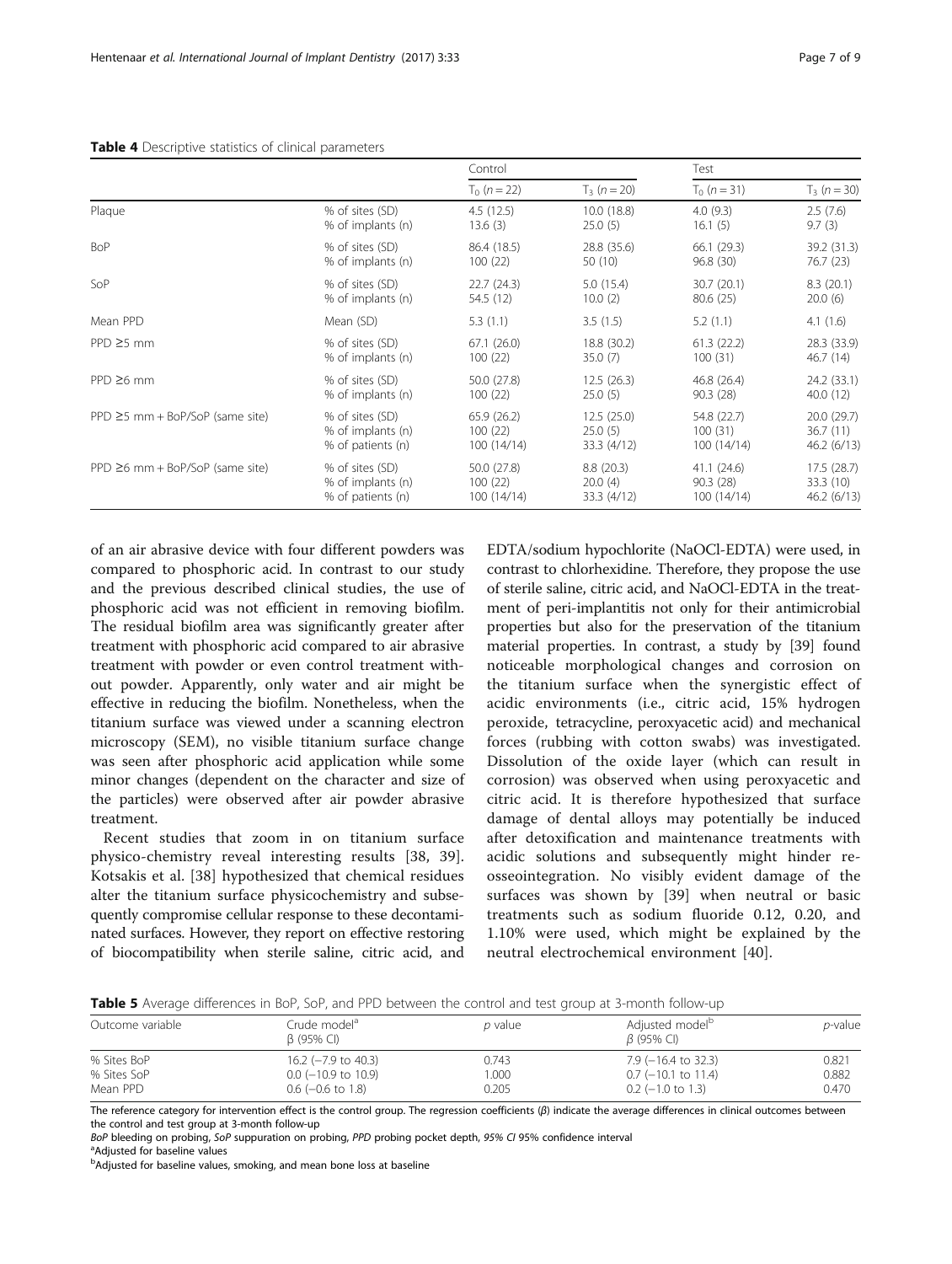<span id="page-7-0"></span>Interpreting the results of these in vitro studies has to be done cautiously since the results among the studies are not homogenous and the effects of the chemical environment coupled with mechanical force in the oral environment has to be further evaluated. In our study, however, phosphoric acid neither seemed to have a positive nor a negative effect on clinical outcomes.

The current study is based on a follow-up time of 3 months and therefore the long-term results on the use of phosphoric acid remain unclear.

# **Conclusions**

Implant surface decontamination is considered a highly susceptible step in the treatment of peri-implantitis. The application of 35% phosphoric acid after mechanical debridement is superior to mechanical debridement combined with sterile saline rinsing for decontamination of the implant surface during surgical peri-implantitis treatment. However, phosphoric acid as implant surface decontaminant does not seem to enhance clinical outcomes on a 3-month follow-up. Larger studies with a longer follow-up period are needed to validate these findings.

### Abbreviations

GR: Gerry Raghoebar; DH: Diederik Hentenaar; YDW: Yvonne de Waal

Funding The study was self-funded by the authors and their institution.

#### Authors' contributions

DH and YdW drafted the manuscript. DH collected the data. YdW performed the statistical analysis. AJvW analyzed the microbiological samples. GM surgically treated the participants. HS participated in the design of the study. HM conceived the study and participated in its design and coordination. All authors read and approved the final manuscript.

#### Competing interests

Diederik F. M. Hentenaar, Yvonne C. M. de Waal, Hans Strooker, Henny J. A. Meijer, Arie-Jan van Winkelhoff, and Gerry M. Raghoe declare that they have no competing interests.

# Publisher's Note

Springer Nature remains neutral with regard to jurisdictional claims in published maps and institutional affiliations.

### Author details

<sup>1</sup>Department of Oral and Maxillofacial Surgery, University of Groningen, University Medical Center Groningen, PO Box 30.001, 9700 RB Groningen, The Netherlands. <sup>2</sup>Center for Dentistry and Oral Hygiene, University of Groningen, University Medical Center Groningen, Groningen, The Netherlands. <sup>3</sup>Department of Medical Microbiology, University of Groningen, University Medical Center Groningen, Groningen, The Netherlands.

# Received: 28 March 2017 Accepted: 22 June 2017 Published online: 17 July 2017

## References

- Lang NP, Berglundh T, Working Group 4 of Seventh European Workshop on Periodontology. Periimplant diseases: where are we now?—Consensus of the Seventh European Workshop on Periodontology. J Clin Periodontol. 2011;38(Suppl):11,178–181.
- 2. Derks J, Tomasi C. Peri-implant health and disease. A systematic review of current epidemiology. J Clin Periodontol. 2015;42:158–71.
- 3. Derks J, Schaller D, Håkansson J, Wennström JL, Tomasi C, Berglundh T. Periimplantitis—onset and pattern of progression. J Clin Periodontol. 2016;43: 383–8.
- 4. Lindhe J, Meyle J, Group D of European Workshop on Periodontology. Periimplant diseases: Consensus Report of the Sixth European Workshop on Periodontology. J Clin Periodontol. 2008;35:282–5.
- Leonhardt A, Dahlén G, Renvert S. Five-year clinical, microbiological, and radiological outcome following treatment of peri-implantitis in man. J Periodontol. 2003;74:1415–22.
- 6. Máximo MB, de Mendonça AC, Renata Santos V, Figueiredo LC, Feres M, Duarte PM. Short-term clinical and microbiological evaluations of periimplant diseases before and after mechanical anti-infective therapies. Clin Oral Implants Res. 2009;20:99–108.
- 7. Serino G, Turri A. Outcome of surgical treatment of peri-implantitis: results from a 2-year prospective clinical study in humans. Clin Oral Implants Res. 2011;22:1214–20.
- 8. Bassetti M, Schär D, Wicki B, Eick S, Ramseier SA, Arweiler NB, Sculean A, Salvi GE. Anti-infective therapy of peri-implantitis with adjunctive local drug delivery or photodynamic therapy: 12-month outcomes of a randomized controlled clinical trial. Clin Oral Implants Res. 2014;25:279–87.
- 9. De Waal YC, Raghoebar GM, Meijer HJ, Winkel EG, van Winkelhoff AJ. Prognostic indicators for surgical peri-implantitis treatment. Clin Oral Implants Res. 2016;27:1485–91.
- 10. De Waal YC, Raghoebar GM, Huddleston Slater JJ, Meijer HJ, Winkel EG, van Winkelhoff AJ. Implant decontamination during surgical peri-implantitis treatment: a randomized, double-blind, placebo-controlled trial. J Clin Periodontol. 2013;40:186–95.
- 11. Riben-Grundstrom C, Norderyd O, André U, Renvert S. Treatment of periimplant mucositis using a glycine powder air-polishing or ultrasonic device: a randomized clinical trial. J Clin Periodontol. 2015;42:462–9.
- 12. Heitz-Mayfield LJA, Salvi GE, Mombelli A, Faddy M, Lang NP. Anti-infective surgical therapy of peri-implantitis. A 12-month prospective clinical study. Clin Oral Implants Res. 2012;23(2):205–10.
- 13. Esposito M, Grusovin MG, Worthington HV. Treatment of peri-implantitis: what interventions are effective? A Cochrane systematic review. Eur J Oral Implantol. 2012;5:21–41.
- 14. Louropoulou A, Slot DE, Van der Weijden F. The effects of mechanical instruments on contaminated titanium dental implant surfaces: a systematic review. Clin Oral Implants Res. 2014;25:1149–60.
- 15. Ramanauskaite A, Daugela P, Faria de Almeida R, Saulacic N. Surgical nonregenerative treatments for peri-implantitis: a systematic review. J Oral Maxillofacial Res. 2016;7:e14.
- 16. Schwarz F, Becker K, Bastendorf KD, Cardaropoli D, Chatfield D, Dunn I, Fletcher P, Einwag J, Louropoulou A, Mombelli A, Ower P, Pavlovic P, Sahrmann P, Salvi GE, Schmage P, Takeuchi Y, Van Der Weijden F, Renvert S. Recommendations on the clinical application of air polishing for the management of peri-implant mucositis and peri-implantitis. Quintessence Int J Pract Dent. 2015;47:293–6.
- 17. Subramani KK. Decontamination of titanium implant surface and reosseointegration to treat peri-implantitis: a literature review. Int J Oral Maxillofac Implants. 2012;27:1043–54.
- 18. Gosau M, Hahnel S, Schwarz F, Gerlach T, Reichert TE, Bürgers R. Effect of six different peri-implantitis disinfection methods on in vivo human oral biofilm. Clin Oral Implants Res. 2010;21:866–72.
- 19. Heitz-Mayfield LJ, Salvi GE, Mombelli A, Faddy M, Lang NP. Implant Complication Research Group. Anti-infective surgical therapy of periimplantitis. A 12-month prospective clinical study. Clin Oral Implants Res. 2012;23:205–10.
- 20. Meyle J. Mechanical, chemical and laser treatments of the implant surface in the presence of marginal bone loss around implants. Eur J Oral Implantol. 2012;5:71–81.
- 21. Ntrouka VI, Slot DE, Louropoulou A, Van der Weijden F. The effect of chemotherapeutic agents on contaminated titanium surfaces: a systematic review. Clin Oral Implants Res. 2011;22:681–90.
- 22. Chen CJ, Chen CC, Ding SJ. Effectiveness of hypochlorous acid to reduce the biofilms on titanium alloy surfaces in vitro. Int J Mol Sci. 2016;17:1161.
- 23. Dennison DK, Huerzeler MB, Quinones C, Caffesse RG. Contaminated implant surfaces: an in vitro comparison of implant surface coating and treatment modalities for decontamination. J Periodontol. 1994;65:942–8.
- 24. Htet M, Madi M, Zakaria O, Miyahara T, Xin W, Lin Z, Aoki K, Kasugai S. Decontamination of anodized implant surface with different modalities for